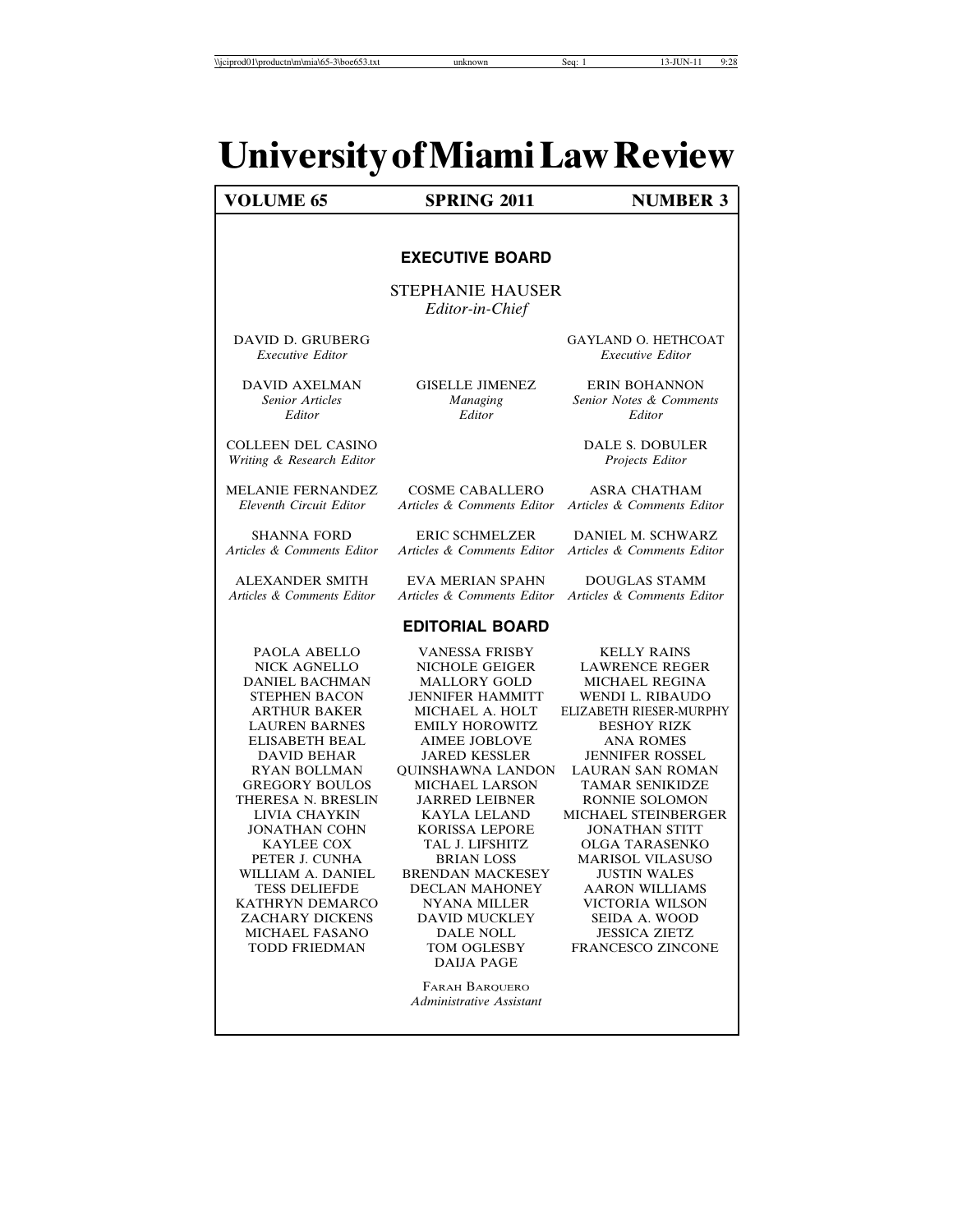$\langle \text{Niciprod01\textbackslashm\backslashmiab} (5-3\text{Yac}653.txt \text{ unknown} \text{Seq: 2} 13-\text{JUN-11} 9:28 \rangle$ 

### UNIVERSITY OF MIAMI SCHOOL OF LAW

#### **ADMINISTRATION**

Donna E. Shalala, B.A., Ph.D., *President of the University*

Thomas J. LeBlanc, B.S., M.S., Ph.D., *Provost, & Executive Vice President*

Patricia D. White, B.A., M.A., J.D., *Dean, & Professor of Law*

Patrick O. Gudridge, A.B., J.D., *Vice Dean, & Professor of Law*

Raquel M. Matas, B.A., J.D., *Associate Dean for Administration*

Georgina Angones, B.A., *Assistant Dean for Law Development and Alumni Relations*

Douglas K. Bischoff, A.B., J.D., LL.M., *Associate Dean & Director of the Graduate Program in Real Property Development*

Marcelyn Cox, B.A., J.D., *Assistant Dean, Career Development Office*

Michael L. Goodnight, B.A., M.S., *Assistant Dean of Admissions and Enrollment Management*

Jeannette F. Hausler, A.B., J.D., *Dean of Students Emerita*

Marni B. Lennon, B.A., Ms.Ed., J.D., Assistant *Dean for Public Interest and Pro Bono, Director, HOPE*

*Public Interest Resource Center & Adjunct Professor of Law* Ileana Porras, B.A., M.Phil., J.D., *Associate Dean of Academia Affairs*

Janet E. Stearns, B.A., J.D., *Dean of Students*

William P. VanderWyden, III, B.A., M.Ed., J.D., *Associate Dean of Students*

#### **FACULTY**

David Abraham, B.A., M.A., Ph.D., J.D., *Professor of Law, & University of Miami Law Review Faculty Advisor*

Jamila K. Alexander, B.S., M.A., J.D., *Lecturer in Law*

Anthony V. Alfieri, A.B., J.D., *Professor of Law, & Director of the Center for Ethics & Public Service*

Terence J. Anderson, B.A., J.D., *Professor of Law*

Paula Arias, J.D., *Lecturer in Law, & Director of International Moot Court Program*

Jill Barton, B.J., B.A., M.S., J.D., *Lecturer in Law*

Ricardo Bascuas, B.A., J.D., *Associate Professor of Law*

Michele DeStefano Beardslee, B.A., J.D., *Associate Professor of Law*

Susan E. Bennett, B.S, B.A., M.A., J.D., *Lecturer in Law*

Danton Asher Berube, Ph.D., J.D., *Lecturer in Law*

Caroline Bettinger-Lopez, B.A., J.D., *Associate Professor of Clinical Legal Education, & Director, Human Rights Clinic*

William Blatt, A.B., J.D., *Professor of Law*

Caroline M. Bradley, LL.M., *Professor of Law*

Patricia A. Brown, B.S.F.S., J.D., *Director, Graduate Program in Taxation*

Sergio Campos, A.B., J.D., *Associate Professor of Law*

Kenneth M. Casebeer, A.B., J.D., *Professor of Law*

Donna K. Coker, B.S.W., M.S.W., J.D., *Professor of Law*

Mary I. Coombs, B.A., M.A., J.D., *Professor of Law*

Charlton Copeland, B.A., M.A.R., J.D., *Associate Professor of Law*

Caroline Mala Corbin, M.A., J.D., *Associate Professor of Law*

Stephen M. Diamond, B.A., A.M., Ph.D., J.D., *Professor of Law*

Mary Doyle, B.A., LL.B., *Dean Emerita, & Professor of Law*

Alyssa Dragnich, B.A., J.D., *Lecturer in Law*

Cynthia A. Drew, B.A., M.A., Ph.D., J.D., *Associate Professor of Law*

Marc Fajer, A.B., J.D., *Professor of Law*

Zanita E. Fenton, A.B., J.D., *Professor of Law*

Mary Anne Franks, B.A., M.Phil., Ph.D., J.D., *Associate Professor of Law*

Christina M. Frohock, B.A., M.A., J.D, *Lecturer in Law*

A. Michael Froomkin, M.Phil., J.D., *Professor of Law*

Michael H. Graham, B.S.E., J.D., *Professor of Law, & Director of Summer Abroad Programs*

Susan Haack, B.A., M.A., B.Phil., Ph.D., *Distinguished Professor in the Humanities, Cooper Senior Scholar in Arts and Sciences, Professor of Philosophy, & Professor of Law*

Stephen K. Halpert, A.B., J.D., *Professor of Law*

Frances R. Hill, B.A., M.A., Ph.D., J.D., LL.M., *Professor of Law*

Elizabeth M. Iglesias, B.A., J.D., *Professor of Law*

Jan L. Jacobowitz, B.S., J.D., *Lecturer in Law, Associate Director of the Center for Ethics & Public Service, & Director of the Professional Responsibility and Ethics Program*

Osamudia James, B.A., J.D., LL.M., *Associate Professor of Law*

D. Marvin Jones, B.S., J.D., *Professor of Law*

Stanley I. Langbein, A.B., J.D., *Professor of Law*

Tamara Rice Lave, B.A., M.A., Ph.D., J.D., *Associate Professor of Law*

Kurt W. Lenz, B.A., J.D., *Lecturer in Law*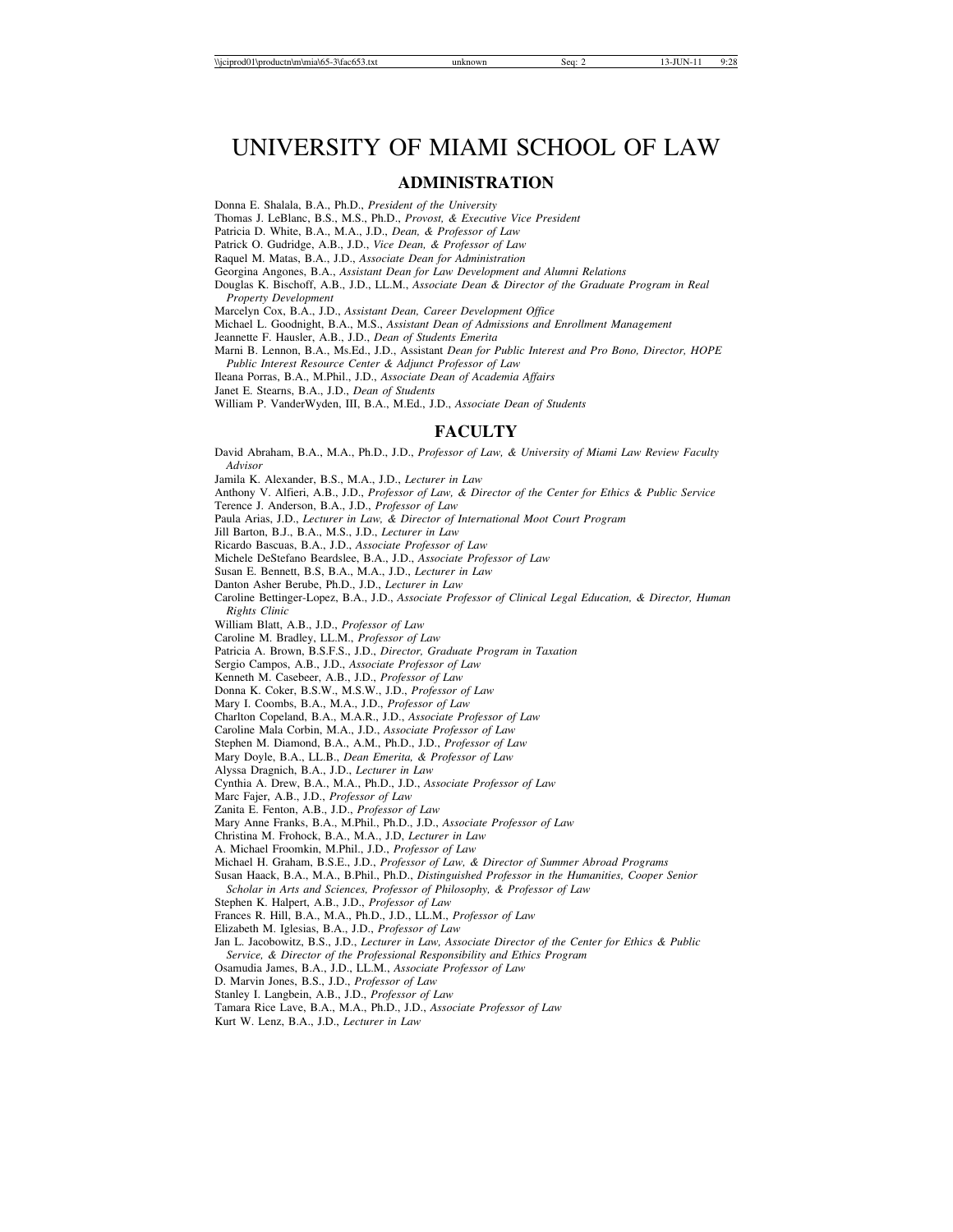Lili Levi, A.B., J.D., *Professor of Law*

Lawrence Lokken, B.A., J.D., *Professor of Law*

Dennis O. Lynch, B.A., J.D., J.S.D., LL.M., *Dean Emeritus, & Professor of Law*

Martha R. Mahoney, B.A., M.A., J.D., *Professor of Law*

Elliott Manning, A.B., J.D., *Professor of Law*

Jessica Carvalho Morris, J.D., *Director of International Graduate Law Programs*

Sarah A. Mourer, B.S., J.D., *Assistant Professor of Clinical Legal Education*

George Mundstock, B.A., J.D., *Professor of Law*

Peter Nemerovski, B.A., J.D., *Lecturer in Law*

JoNel Newman, B.A., J.D., *Assistant Professor of Clinical Legal Education*

James W. Nickel, B.A., Ph.D., *Professor of Philosophy and Law*

Lara O'Neill, B.A., J.D., *Lecturer in Law and Director of International Public Interest Programs*

Bernard H. Oxman, A.B., J.D., *Professor of Law*

Kunal Parker, A.B., M.A., J.D., Ph.D., *Professor of Law*

Jan Paulson, A.B., J.D., *Michael Klein Distinguished Scholar Chair & Professor of Law*

Bernard P. Perlmutter, B.A., J.D., *Assistant Professor of Clinical Legal Education, & Director of the Children & Youth Law Clinic*

Shara Pelz, B.A., J.D., *Lecturer in Law*

Thomas A. Robinson, B.S., J.D., B.Litt., *Professor of Law*

Laurence M. Rose, B.A., J.D., *Professor of Law Emeritus, & Director of the Litigation Skills Program*

Robert E. Rosen, A.B., M.A., J.D., Ph.D., *Professor of Law*

Keith S. Rosenn, B.A., LL.B., *Professor of Law, & Chair of Foreign Graduate Law Program*

Edgardo Rotman, J.D., LL.M., Ph.D., LL.B., *Foreign & International Law Librarian, & Senior Lecturer in International & Comparative Law*

Rosario Schrier, B.A., J.D., *Associate Professor of Clinical Legal Education, & Director of Legal*

*Communication and Research Skills*

Stephen J. Schnably, A.B., J.D., *Professor of Law*

Rebecca Sharpless, B.A., M.Phil., J.D., *Assistant Professor of Clinical Legal Education*

Rachel Smith, B.A., J.D., *Lecturer in Law*

Rachel Stabler, B.A., J.D., *Lecturer in Law*

Kele Stewart, J.D., Associate Professor of Clinical Legal Education

Irwin P. Stotzky, A.B., J.D., *Professor of Law*

Karen Throckmorton, B.A., J.D., L.L.M., *Deputy Director of the Center for Ethics & Public Service*

Annette Torres, B.A., M.B.A., J.D., *Lecturer in Law*

Stephen K. Urice, B.A., J.D., Ph.D., *Associate Professor of Law*

Francisco Valdes, B.A., J.D., J.S.M., J.S.D., *Professor of Law*

Markus Wagner, Ph.D., J.S.M., M.J.I., E.J.I., *Associate Professor of Law*

William H. Widen, A.B., J.D., *Professor of Law*

Kele S. Williams, B.S., J.D., *Assistant Professor of Clinical Legal Education, & Associate Director of the Children & Youth Law Clinic*

Richard L. Williamson, Jr., A.B., M.A., J.D., *Professor of Law*

Bruce J. Winick, A.B., J.D., *Professor of Law*

Sally H. Wise, B.A., J.D., M.LL., *Director of the Law Library, & Professor of Law*

Jennifer H. Zawid, B.A., J.D., *Assistant Professor of Clinical Legal Education*

#### *Emeriti*

Walter H. Beckham, Jr., A.B., J.D., *Professor Emeritus of Law* M. Minnette Massey, B.B.A., LL.B., M.A., LL.M., *Professor Emerita of Law* George Onoprienko, B.B.A., J.D., *Professor Emeritus of Law* Laurence M. Rose, B.A., J.D., *Professor Emeritus of Law* Kathryn D. Sowle, B.A., J.D., *Professor Emerita of Law*

#### *Visiting Professors*

Helga Audunsdottir, B.S., LL.M., LL.M., *Visiting Associate Professor of Law* Albert Jan van den Berg, M.A., Ph.D., J.D. *Visiting Professor of Law*, *Professor at Law and Arbitration Chair* Miriam Bitton, LL.B, LL.M, LL.M., S.J.D., *Visiting Professor of Law* Judge Hugo Caminos, J.D., *Senior Lecturer in International Law* Kenneth Kettering, B.S., J.D., *Visiting Professor of Law* Fred McChesney, A.B., J.D., Ph.D., *Visiting Professor of Law* Madeleine Mercedes Plasencia, B.A, J.D., *Visiting Professor of Law* Kay Seibert, B.A., J.D., *Visiting Lecturer in Law* Nicolò Trocker, *Visiting Professor of Law*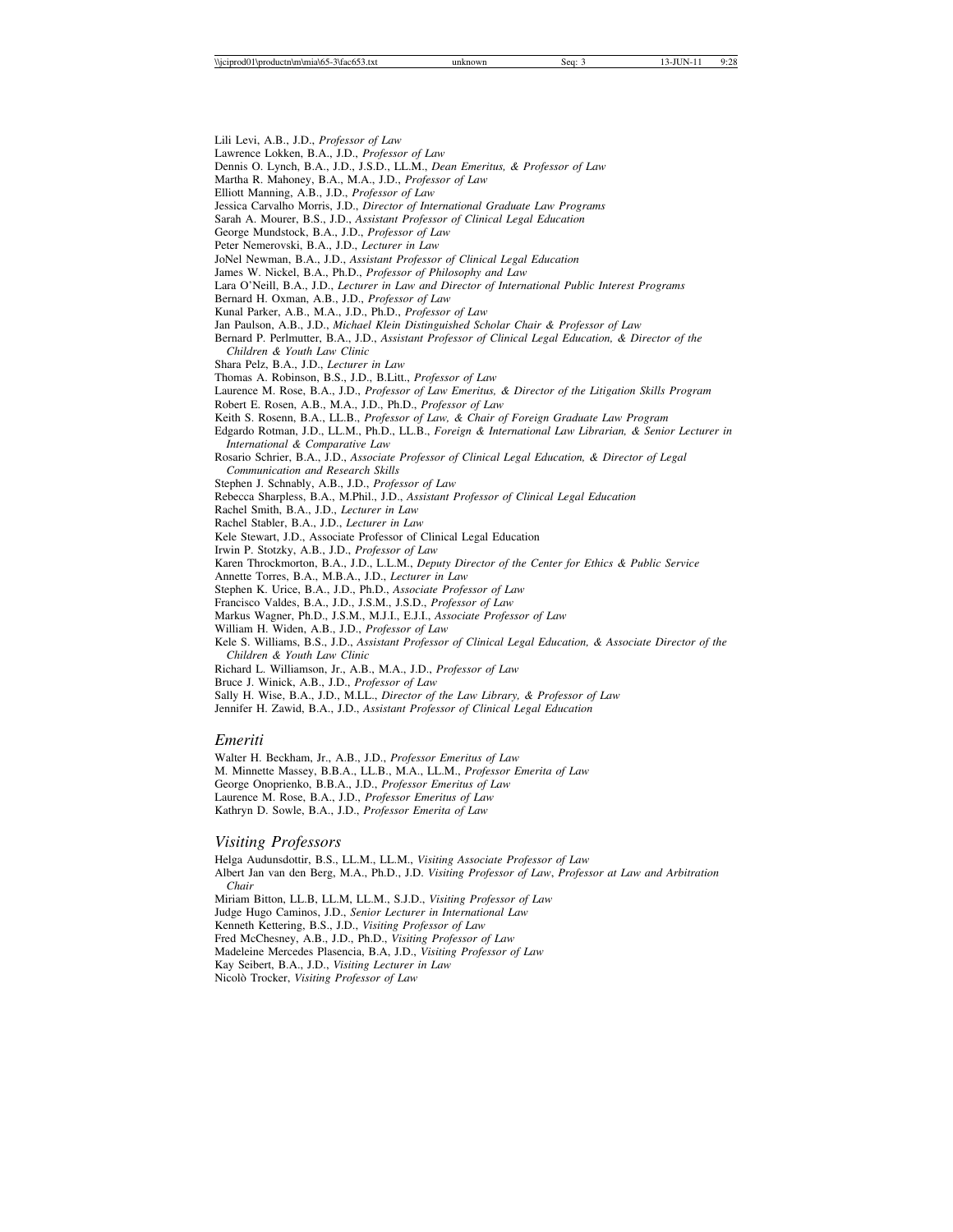$\langle \text{Viciprod01\textbackslashm\backslashmia\backslash 65-3\backslash ms653.txt}$  unknown Seq: 4 13-JUN-11 9:28

#### **STATEMENT OF EDITORIAL POLICY**

- The *University of Miami Law Review* (ISSN 0041-9818) is published quarterly during the fall, winter, spring, and summer by the students of the University of Miami School of Law. Periodicals postage paid at Miami, Florida and additional mailing offices. POSTMASTER: Send address changes to *University of Miami Law Review*, 1311 Miller Drive, University of Miami School of Law, B-349 Law Library, Coral Gables, FL 33124.
- **SUBSCRIPTIONS**: A year's subscription for four issues is \$30.00 for domestic mailing, and \$35.00 for international mailing international, payable in advance. Address your order to *University of Miami Law Review*, 1311 Miller Drive, B-349 Law Library, Coral Gables, FL 33124. If the *University of Miami Law Review* does not receive notice of termination before the expiration of the subscription, it will be automatically renewed. Because the *University of Miami Law Review* holds back issues at its editorial offices for a limited time only, subscribers should report non-receipt of an issue within six months of its mailing or one month following receipt of a succeeding issue.
- **SINGLE AND BACK ISSUES**: Each issue of Volume 65 of the *Review* can be purchased for \$10.00 from the *University of Miami Law Review*. Back issues of Volumes 1–65 are available through William S. Hein and Company, Inc., 1285 Main Street, Buffalo, New York 14209, (800) 828-7571. Back issues can also be found in electronic format on HeinOnline (http://heinonline.org).
- **SUBMISSIONS**: The *University of Miami Law Review* invites the submission of unsolicited articles. All submissions should conform to *The Bluebook: A Uniform System of Citation* (19th ed. 2010). In general, the *University of Miami Law Review* follows *The Chicago Manual of Style* (15th ed. 2003) on grammar, style, and usage. Authors seeking publication in the *University of Miami Law Review* should submit manuscripts in Microsoft Word format electronically via its homepage. Please visit us online at http://umlr.law.miami.edu.
- **COPYRIGHT**: Copyright (c) 2011 by the *University of Miami Law Review*. The author of each article published in the *Review* grants permission for copies of that article to be made and used for classroom use, provided that the user identifies the author and the journal, affixes proper notice of copyright to each copy, and sends notice and a description of the use to the *University of Miami Law Review*. In addition, the author of each article grants the *University of Miami Law Review* the right to authorize the publication, reproduction, and distribution of the article in electronic, computerized-retrieval systems, and similar forms, and to transfer such rights. For reprint permission for purposes other than classroom use, please contact the *University of Miami Law Review* at the above address, or fax (305) 284-5632. Please allow at least one business week for processing.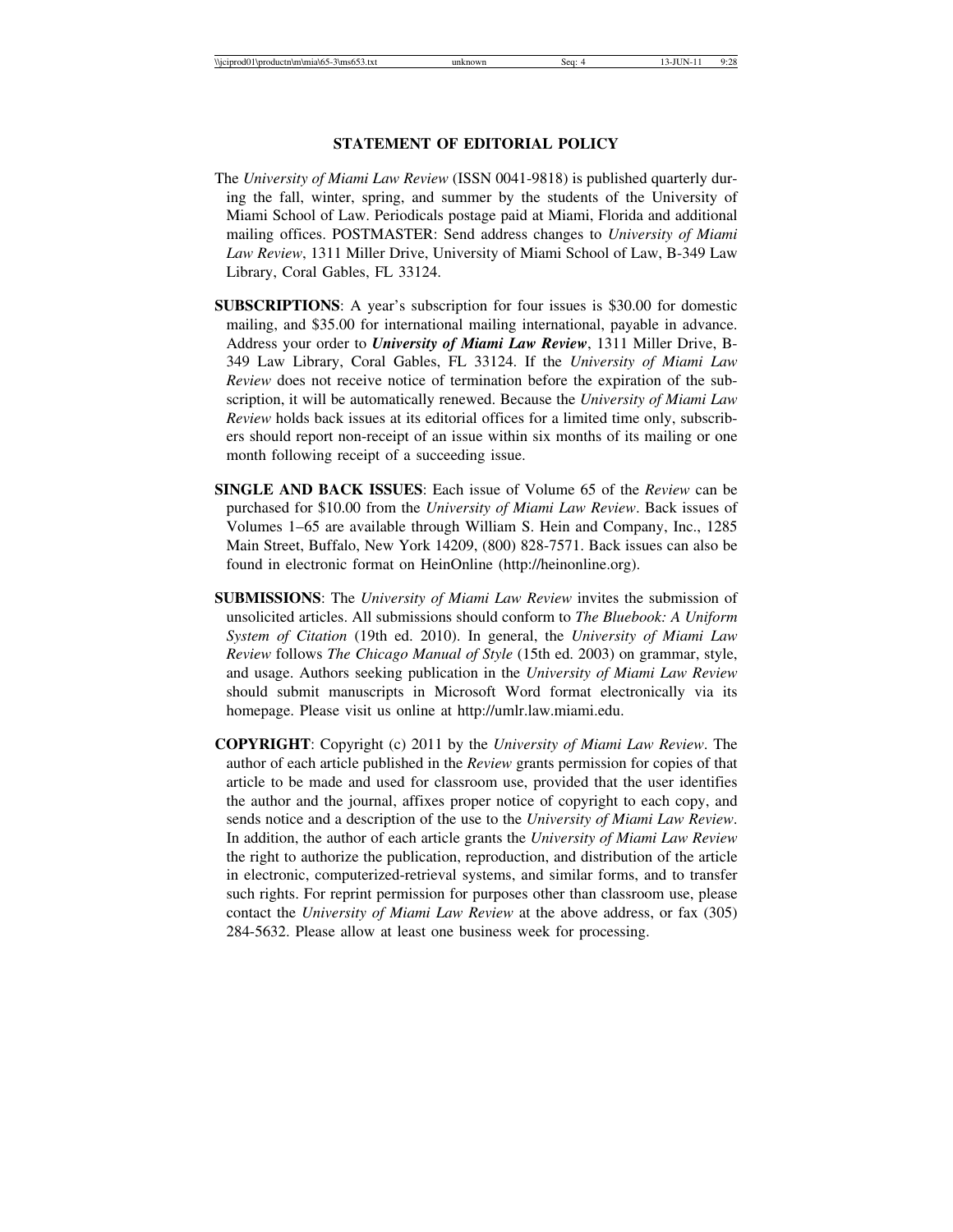# **University of Miami Law Review**

| <b>VOLUME 65</b> | <b>SPRING 2011</b> | <b>NUMBER 3</b> |
|------------------|--------------------|-----------------|
|                  |                    |                 |

#### **SPECIAL TOPIC**

#### **Gender Justice and Human Rights in the Americas**

### **FOREWORD**

| <b>GENDER JUSTICE IN THE</b><br>AMERICAS: A TRANSNATIONAL<br>DIALOGUE ON SEXUALITY,<br>VIOLENCE, REPRODUCTION,<br>AND HUMAN RIGHTS                                                                                                                                    | Alma Luz Beltrán y Puga et al. | 751 |
|-----------------------------------------------------------------------------------------------------------------------------------------------------------------------------------------------------------------------------------------------------------------------|--------------------------------|-----|
|                                                                                                                                                                                                                                                                       | <b>KEYNOTE ADDRESSES</b>       |     |
| <b>MODERN DAY INQUISITIONS</b>                                                                                                                                                                                                                                        | Rebecca J. Cook                | 767 |
| <b>WOMEN'S CITIZEN SECURITY</b>                                                                                                                                                                                                                                       | Susana Chiarotti Boero         | 797 |
|                                                                                                                                                                                                                                                                       | <b>ARTICLES</b>                |     |
| THE RIGHTS OF WOMEN IN THE<br><b>INTER-AMERICAN SYSTEM OF</b><br><b>HUMAN RIGHTS: CURRENT</b><br><b>OPPORTUNITIES AND</b><br>CHALLENGES IN STANDARD-<br><b>SETTING</b><br><b>STILL TREMBLING: STATE</b><br><b>OBLIGATION UNDER</b><br><b>INTERNATIONAL LAW TO END</b> | Rosa M. Celorio                | 819 |
| POST-EARTHQUAKE RAPE IN<br><b>HAITI</b>                                                                                                                                                                                                                               | Lisa Davis                     | 867 |
|                                                                                                                                                                                                                                                                       | <b>ESSAYS</b>                  |     |
| ACCESS TO JUSTICE AND THE<br>PERMISSIVE STATE: THE<br><b>BRAZILIAN EXPERIENCE</b>                                                                                                                                                                                     | Carmen Hein de Campos          | 893 |
| <b>DOUBLE DISCRIMINATION AND</b><br><b>EQUALITY RIGHTS OF</b><br>INDIGENOUS WOMEN IN QUEBEC Josée-Anne Riverin                                                                                                                                                        | Bernard Duhaime &              | 903 |